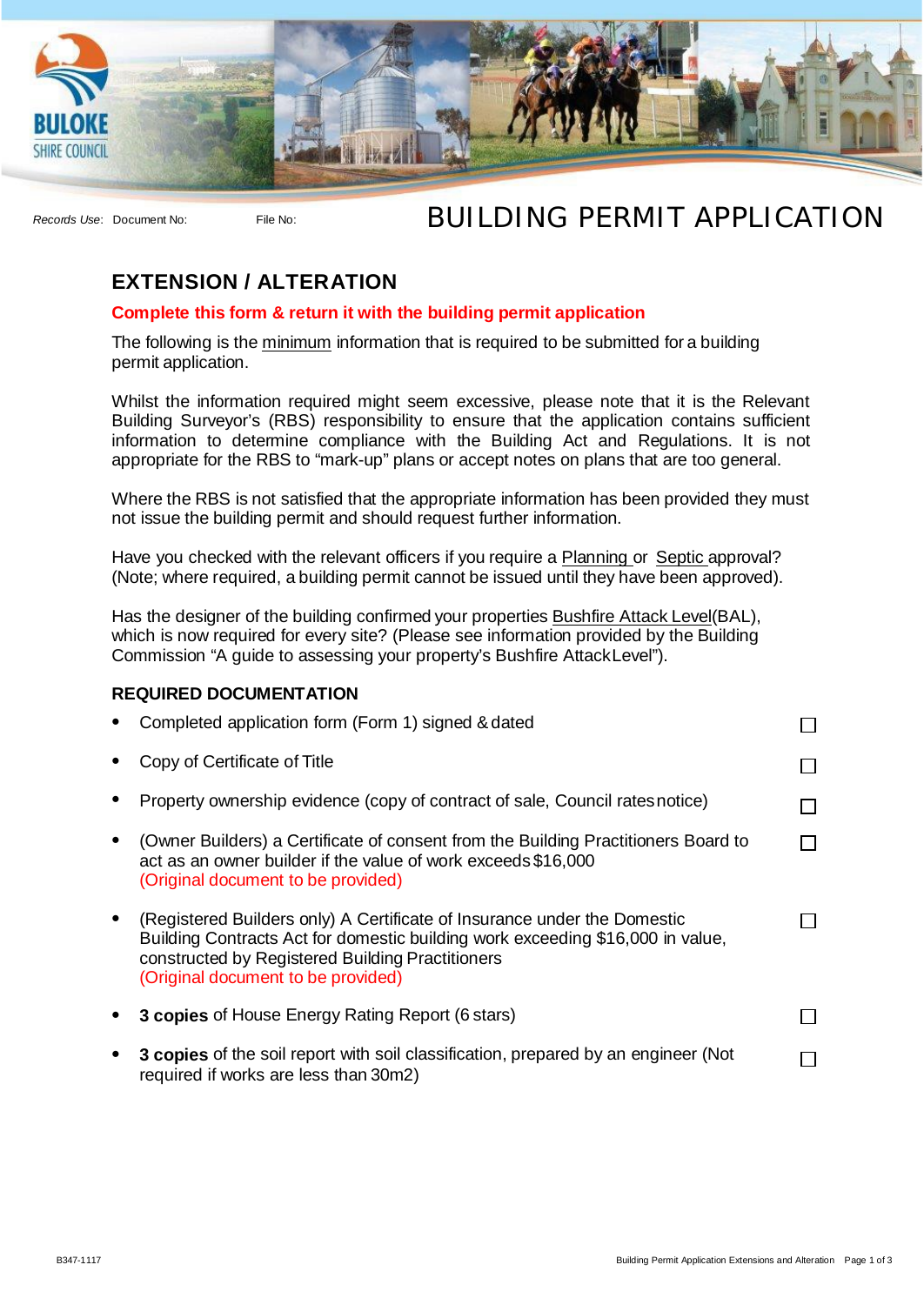

| $\bullet$ |                                                                                                                                                                                                                                         | (Engineered buildings only) Certificate of Compliance – Design in accordance<br>with Regulation 1507 and associated computations for timber components<br>outside of the design limits of recognised span tables and for steel structures.                                                                                      |  |
|-----------|-----------------------------------------------------------------------------------------------------------------------------------------------------------------------------------------------------------------------------------------|---------------------------------------------------------------------------------------------------------------------------------------------------------------------------------------------------------------------------------------------------------------------------------------------------------------------------------|--|
| $\bullet$ |                                                                                                                                                                                                                                         | 3 copies of specifications describing materials and methods to be used in the<br>construction.                                                                                                                                                                                                                                  |  |
|           |                                                                                                                                                                                                                                         | <b>GENERAL PLANS</b><br>Details of the 'Bushfire Attack Level' assessment by the designer. A detailed site<br>plan is to be provided (minimum size of $A3$ ) at a scale not less than 1:1000<br>showing all the vegetation and contours lines of the site. (see attached for<br>examples of an assessment and vegetation types) |  |
| $\bullet$ |                                                                                                                                                                                                                                         | Construction methods for the selected 'BAL' showing compliance with AS 3959<br>-2009, are to be provided on the submitted plans.                                                                                                                                                                                                |  |
|           |                                                                                                                                                                                                                                         | A statement of the use or intended use of all buildings shown on siteplan.                                                                                                                                                                                                                                                      |  |
| $\bullet$ | Clearly differentiate between the existing building and the proposed building<br>work. Provide the volume of the existing building and the volume of the<br>proposed building work. (The volume is to be measured to the roof covering) |                                                                                                                                                                                                                                                                                                                                 |  |
| $\bullet$ |                                                                                                                                                                                                                                         | 3 copies of drawings (minimum size of A3) showing the plan at each floor level,<br>elevations, sections, dimensions, the sizes and locations of structural members<br>to a scale of not less than 1:100, as detailed below;                                                                                                     |  |
|           | $\circ$                                                                                                                                                                                                                                 | Floor plan - fully dimensioned and labelled floor plan including, room<br>sizes, total floor areas, window & door sizes, locations of fittings and<br>fixtures and smoke alarms.                                                                                                                                                |  |
|           | $\Omega$                                                                                                                                                                                                                                | Sectional plan - indicating roof cladding and pitch, floor, wall, ceiling and<br>roof construction details including framework size and type, floor to                                                                                                                                                                          |  |

o **Elevations** - of each side of the building; which clearly indicate the building height in relation to existing and proposed ground levels and the sill heights of any windows in relation to finished floor levels.

ceiling height, finished floor level & the type and level of insulation for

dwellings.

- o **Structural**  Fully dimensioned and labelled footing construction plan including reinforcement and cross referenced to the soil report (i.e. min founding depth)
- o **Bracing and tie down** Specific connection details, a bracing layout and tie-down details for framework.
- o **Steps & stairs** Details of any steps, handrails, balustrades or the like.